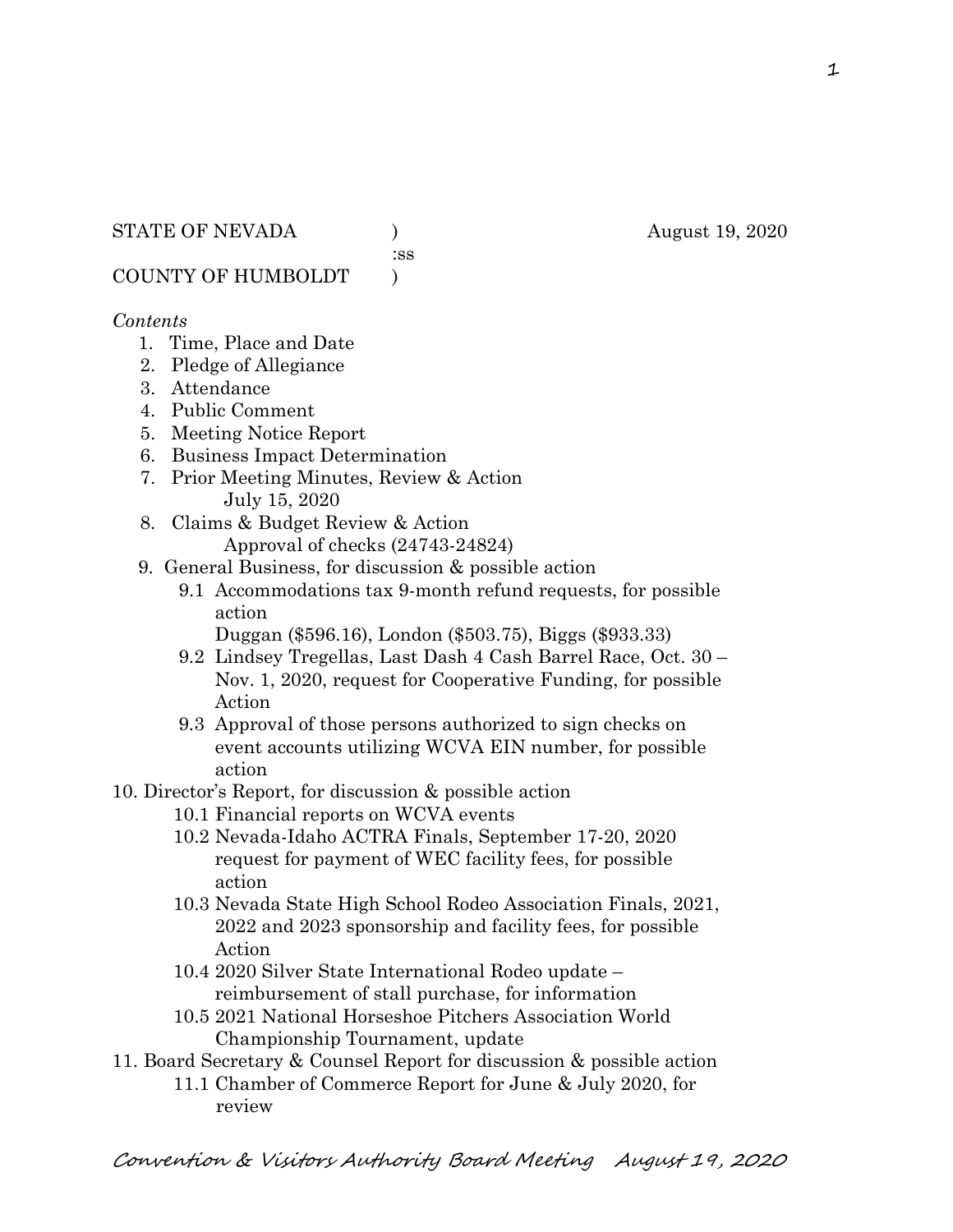- 11.2 Update on Room Tax delinquencies, possible request for authorization for disclosure of confidential information of one or more licensees, for possible action
- 11.3 Annual city & County room tax report, for information
- 11.4 Improvement projects status reports –, Melarkey Parking Lot lighting, West Hall signage project, Joe Mackie Hall chiller update, Coronavirus COVID-19 update
- 11.5 Other Recent developments
- 12. Board Administrator Report, for discussion & possible action 12.1 Financial reports, for information
- 13. Other Reports
- 14. Next Meeting Date
- 15. Adjournment

# **MINUTES, AUGUST 19, 2020**

**1. Time, Place and Date.** The Winnemucca Convention & Visitors Authority met in regular session in full conformity with the law at the Winnemucca Convention Center, West Hall, Winnemucca, Nevada at 4:00 pm on Wednesday, August 19, 2020 with Vice Chairman Brian Stone presiding.

In accordance with Governor Sisolak's Declaration of Emergency in Response to the COVID-19 epidemic, the configuration of the Board's meeting room was doubled in size to accommodate a set-up of a minimum of 6 feet between each Board and Staff member at the head table. The audience chairs were set up not closer than 6 feet to the head table, with seats not less than a minimum of 6 feet apart in all directions. Board members and staff observed face covering and social distancing covid emergency regulations. Audience did likewise. A total of 7 persons were present at one time, within the room emergency limit of 22 persons in the combined Sonoma Mountain and Jackson Mountain meeting rooms.

## **2. Pledge of Allegiance.**

**3. Attendance.** *Convention and Visitors Authority Board Officials Present:*

| Brian Stone     | Vice Chairman and Hotel Representative |  |
|-----------------|----------------------------------------|--|
| Jim Billingsley | Treasurer and City Representative      |  |
| John Arant      | Business Representative                |  |
| Bill Macdonald  | Secretary and Counsel                  |  |
| Kendall Swensen | Board Administrator                    |  |
|                 |                                        |  |

*Convention and Visitors Authority Board Officials Absent:* Terry Boyle Chairman and Motel Representative Ron Cerri County Representative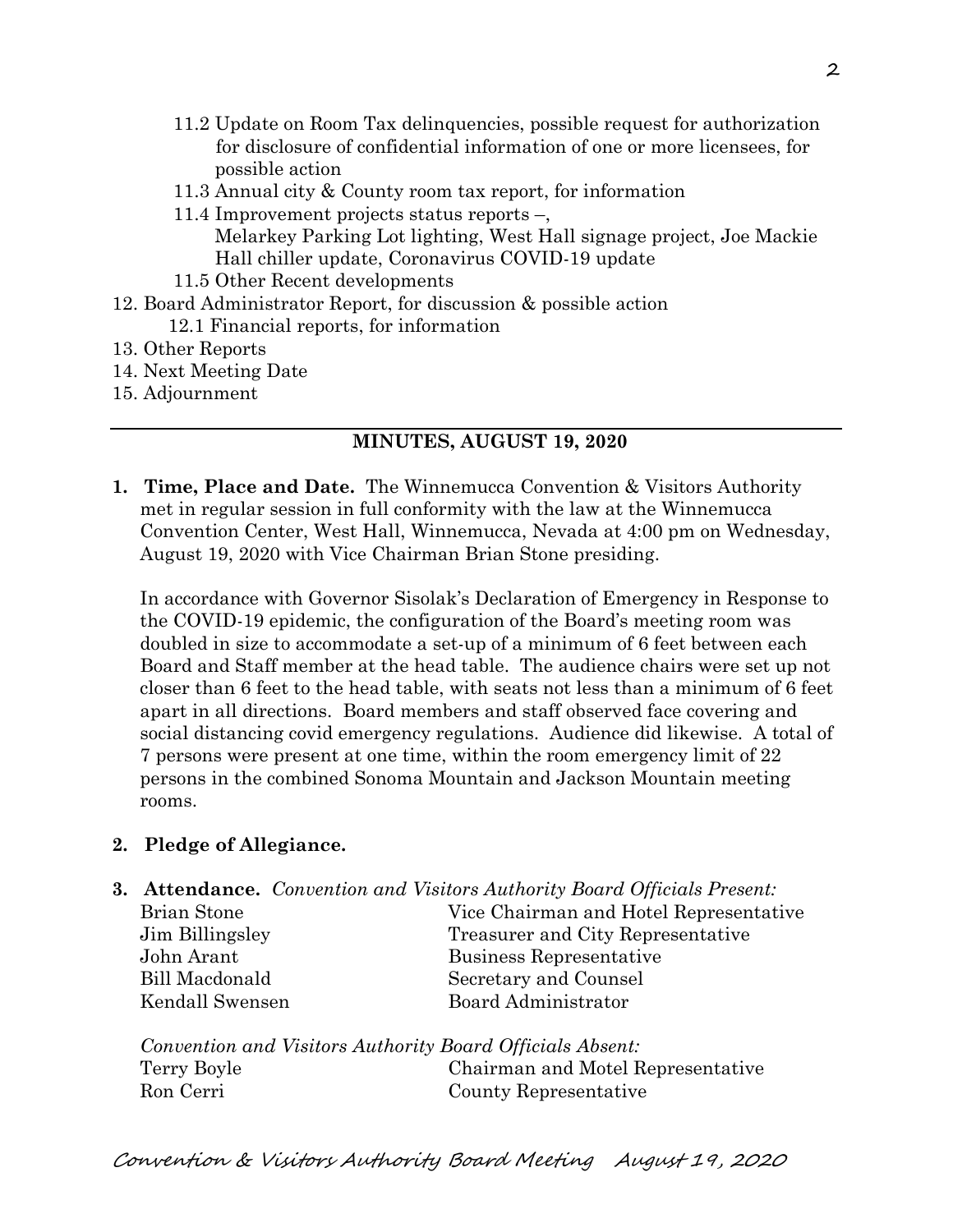*Staff Members Present:* Kim Petersen Director Shelly Noble Administrative Clerk

*Staff Members Absent:* None

*Others Present:* None

### **4. Public Comment.**

None

### **5. Meeting Notice Report.**

Vice Chairman Stone reported that notice, including meeting agenda, was posted by Shelly Noble by 9:00 am Friday, August 14, 2020 at Humboldt County Library, Court House, Post Office, City Hall and Convention Center West Hall. No persons have requested mailed notice during the past six months.

**6. Business Impact Determination.** Vice Chairman Stone asked whether any agenda item proposes the adoption by the city or by the county or by the WCVA of any rule, including any ordinance or resolution which would impose, increase or change the basis for the calculation of a fee that is paid in whole or in substantial part by businesses, which would impose a direct and significant economic burden upon a business or directly restrict the formation or expansion of a business, pursuant to NRS Chapter 237? The Chairman called for board or public input thereon; Counsel reported there was no agenda problem; there was no public comment thereon. Action taken.

 Brian Stone made a motion that there appears to be no business impacting fee matter on today's agenda. The motion carried, 3-0.

**7. Minutes, Review & Action** 

Prior meeting minutes of July 15, 2020. Jim Billingsley made a motion to accept the minutes of the July 15, 2020 meeting. Motion carried, 3-0.

**8. Claims, Review & Action.** The following claims, which had been submitted in list form to the board members for review with their 3-day meeting notice and agenda, with the opportunity to obtain further information before or at the meeting, were submitted for payment on August 19, 2020:

| <b>BANK ACCOUNT</b> | <b>CHECK NUMBERS</b> | <b>AMOUNT</b> |
|---------------------|----------------------|---------------|
| Nevada State Bank   | $24743 - 24824$      | \$249,713.16  |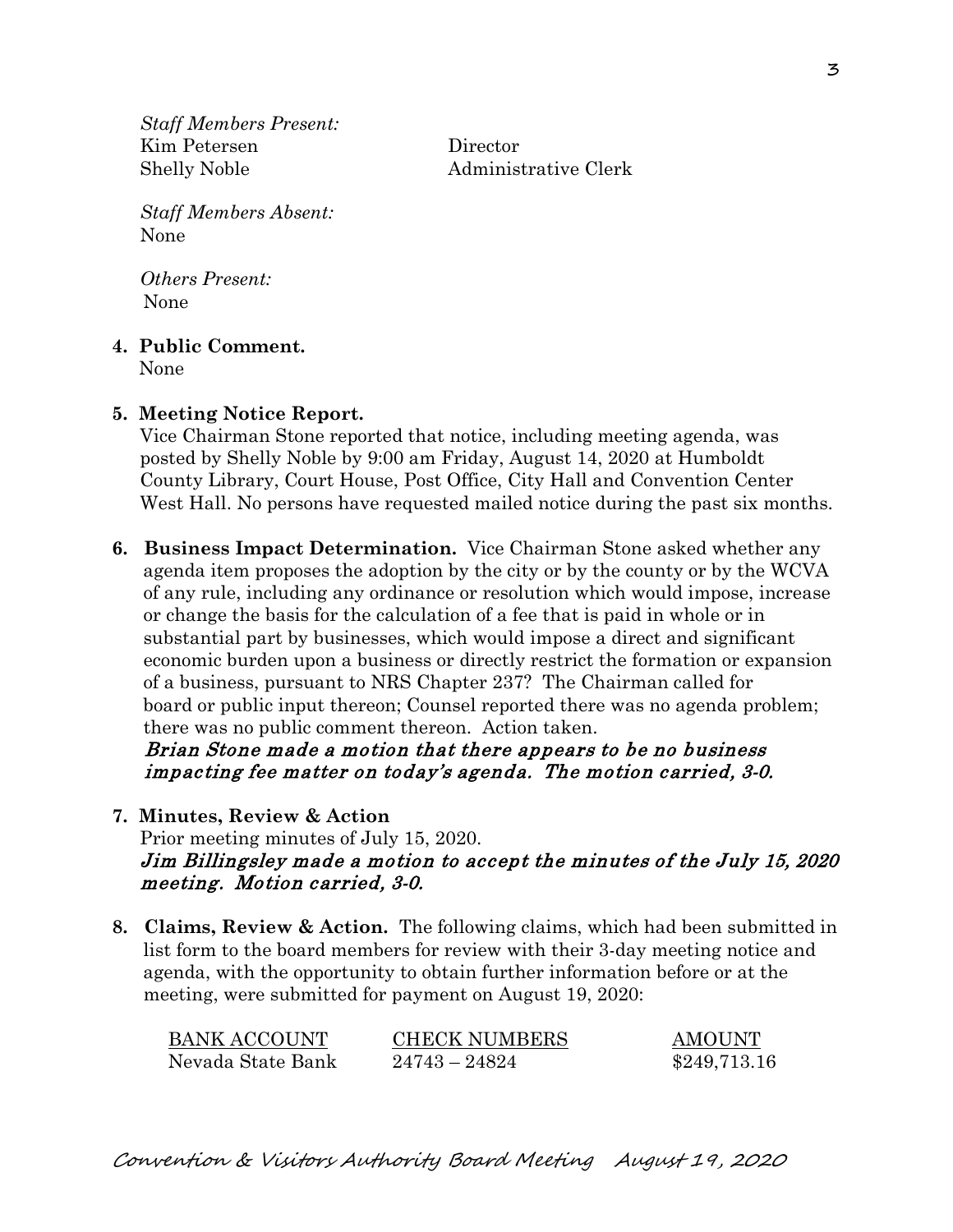Jim Billingsley made a motion to approve all claims submitted for August 19, 2020. The motion carried, 3-0.

**9. General Business, for discussion & possible action**

**9.1 Accommodations tax 9-month refund requests, for possible action**

**Duggan (\$596.16), London (\$503.75), Biggs (\$933.33)** Brian Stone made a motion to approve the accommodation tax 9-months deemed to be a permanent resident refunds for Sam Duggan (\$596.16), Alan London (\$503.75) and Christy Biggs (\$933.33). Motion carried, 3-0.

**9.2 Lindsey Tregellas, Last Dash 4 Cash Barrel Race, Oct. 30 – Nov. 1, 2020, request for Cooperative Funding, for possible action** As Terry reported last month, Marc Page has decided to cancel this year's WSRRA Ranch Rodeo Finals that are usually held here on these dates. Last year Lindsey produced this barrel race in conjunction with Marc's rodeo. She was able attract between 200-300 barrel racers. Lindsey was unable to be here today, but she has decided to go ahead with the barrel race on this weekend even though there will not be a rodeo. She is confident that she will still be able to attract the same number of participants as she had last year. Since most of our annual events at the Winnemucca Events Complex have had to cancel due to COVID-19 concerns, the board was pleased to hear that this event will move forward. John Arant made a motion to approve a \$7,500 grant for the Last Dash 4 Cash Barrel Race, October 30 – November 1, 2020 at the Winnemucca Events Complex. Motion carried, 3-0.

### **9.3 Approval of those persons authorized to sign checks on event accounts utilizing WCVA EIN number, for possible action**

WCVA has some small checking accounts that utilize their EIN number. Due to changes in WEC personnel, the people authorized to sign on these accounts needs to be updated. In their online meeting packets, board members had a list of accounts, the current signers and proposed signers. The proposed signers on these accounts are:

- WCVA Petty Cash Account, Nevada State Bank, account #2026523 Kim Petersen, Michelle Noble, Kendall Swensen (no changes)
- Ranch Hand Rodeo, Washington Federal, account #2297003101 Kim Petersen, Michelle Noble, Kendall Swensen
- Tri-County Fair & Stampede, U S Bank, account #153700282178 Kim Petersen, Darrel Field, Michelle Noble, Kendall Swensen
- Wmca Labor Day Rodeo Committee, Washington Fed, account #2297006237, Kim Petersen, Michelle Noble, Darrel Field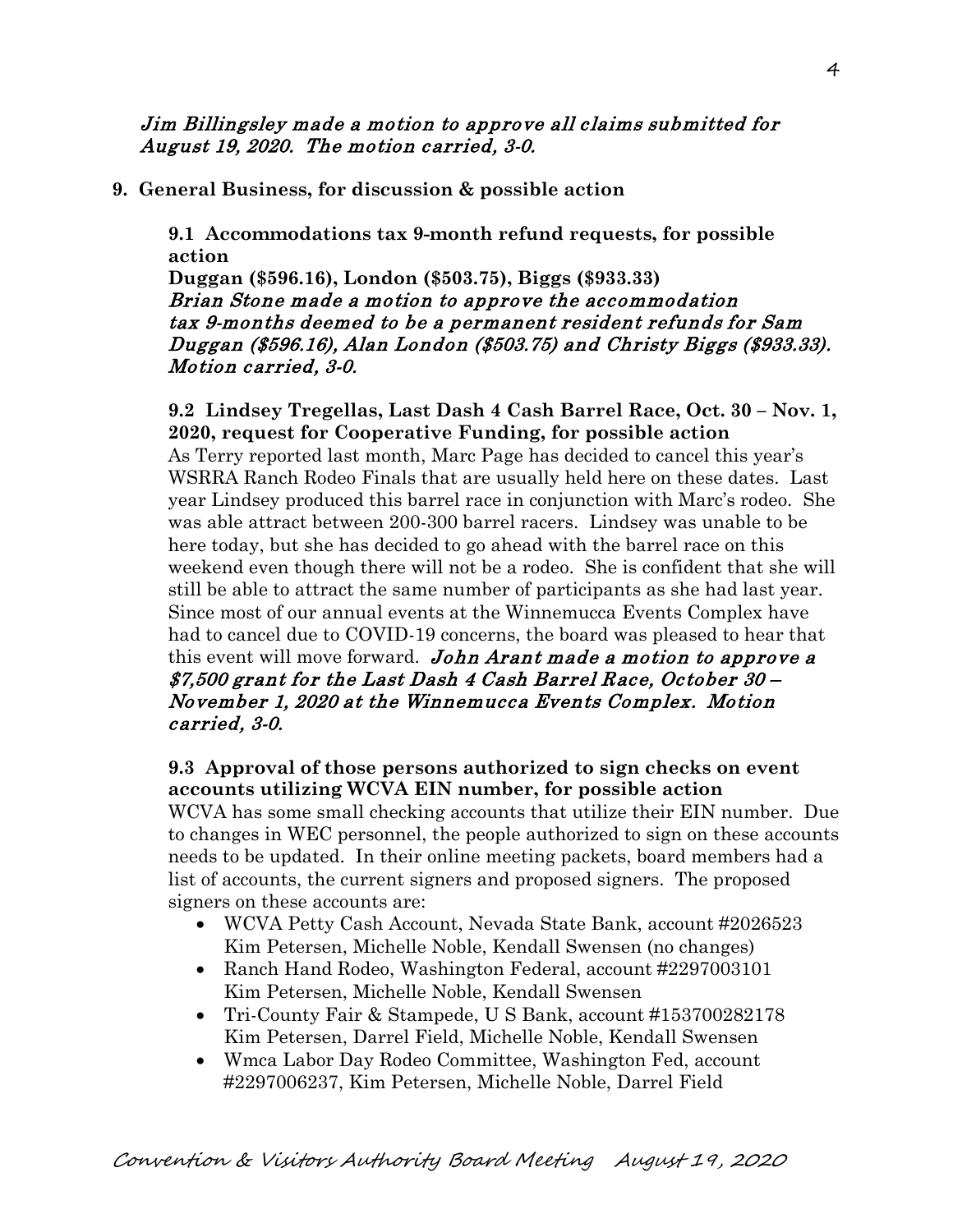#### Jim Billingsley made a motion to approve the account signers on the event accounts that utilize the WCVA EIN as outlined above. Motion carried, 3-0.

#### **10. Director's Report.**

**10.1 Financial reports on WCVA events**  No report.

### **10.2 Nevada-Idaho ACTRA Finals, September 17-20, 2020, request for payment of WEC facility fees, for possible action**

Kim placed this item on the agenda after discussions with the event producers. In the past, they have requested Cooperative Funding intermittently and have not made any requests for the past several years. We are not sure why they haven't made any requests, but this is one of our larger events and consistently brings a sizeable group of participants to town. Now they would like to move their event from the outdoor arena to the Event Center and Pavilion so that they can accommodate even more competitors. Kim would like to this board to consider payment of these facility fees so that this organization can see what an excellent facility we have here so when the opportunity comes to make a proposal to host the national ACTRA finals event, we will be considered. The total for four-day rental of the Event Center and Pavilion is \$6,400. *Brian Stone made a motion to approve* payment of the Winnemucca Events Complex facility fees for the Nevada-Idaho ACTRA Finals, September 17-20, 2020. The total rental fees for the Event Center and the Pavilion for this event are \$6,400. Motion carried, 3-0.

**10.3 Nevada State High School Rodeo Association Finals, 2021, 2022 and 2023 sponsorship and facility fees, for possible action** In January Kim spoke with this board about a change in the way the Nevada State High School Rodeo Association (NSHSRA) chooses their state finals host sites. Instead of individual rodeo clubs around the state taking turns and running the event, the NSHSRA decided that they would accept proposals from locations who wish to host the event and the NSHSRA would be responsible for the production of the finals. Kim requested approval from this board to prepare a proposal for consideration by the NSHSRA and this board agreed. Kim had already spoken to the county commissioners and they committed \$5,000 per year for three years, if we were awarded the finals. This was included as part of the proposal that Kim created. Details of this proposal were included in the online meeting packet to board members. Today, Kim reported that he has been notified by NSHSRA that we were successful in securing this event for the next three years. Kim would like a formal vote from this board approving the proposal details: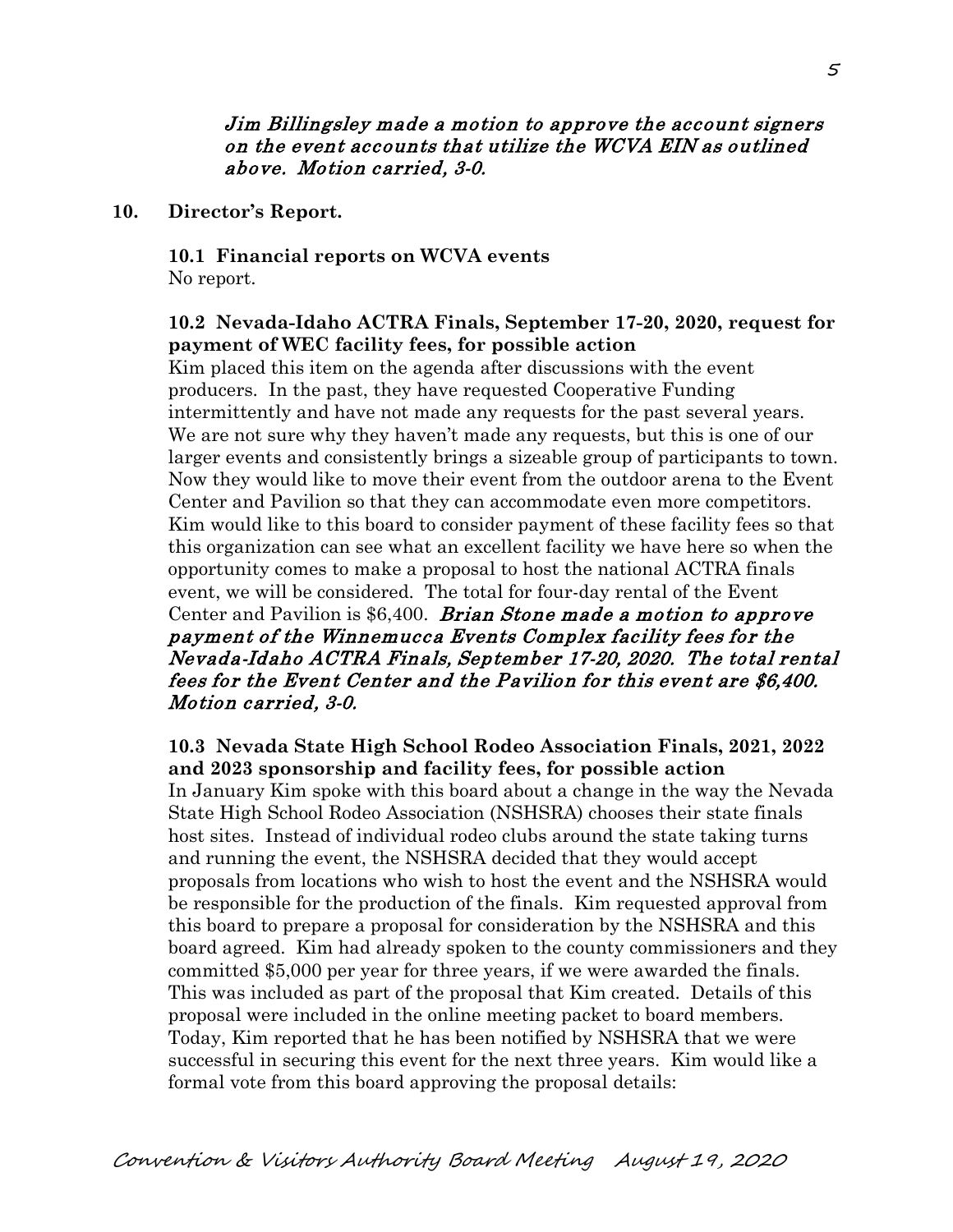- Payment of WEC facility fees by WCVA, estimated at \$5,800 per year, depending on the facilities utilized
- WCVA cash sponsorship year one: \$13,000, year two: \$14,000, year three: \$15,000
- Commitment of \$5,000 sponsorship per year from Humboldt County for three years

# John Arant made a motion to approve the Nevada State High School Rodeo Association three-year cash sponsorship and payment of WEC facility fees as outlined above for 2021, 2022 and 2023 NSHSRA High School & Junior High School Rodeo Finals. Motion carried, 3-0.

Kim will work with Bill to prepare a 3-year contract for this event.

### **10.4 2020 Silver State International Rodeo update – reimbursement of stall purchase, for information**

As we are all aware, this year's Silver State International Rodeo (SSIR) set a record for the number of participants. As a result, every stall and campsite on the Winnemucca Events Complex was full and we built additional stalls and campsites with materials we had on the grounds. These were still not enough so Terry authorized WCVA to purchase livestock panels to create additional stalls. Having the flexibility to take this action on short notice made a big difference. Kim wanted to let this board know that the funds expended for the purchase of these panels was repaid to WCVA out of the stall and camping fees. This year was the final year of a 5-year contract with SSIR and Kim and Bill will be working on a new contract with SSIR for an additional 3 or 5 years.

## **10.5 National Horseshoe Pitchers Association World Championship Tournament, update**

Kim reported that work has begun to promote next year's tournament. He has been working with motel/hotel owners to secure blocks of room for tournament participants and their families throughout the tournament dates. Right now, he has 443 rooms committed for these dates. He is aiming for at least 500 rooms to be "blocked" for tournament attendees. Coeur Rochester has donated approximately eleven pounds of silver and Kim is having two silver horseshoes produced as a promotion. Coeur will keep one and the other one will be awarded in a drawing of tournament participants. Kim is trying to find a unique host for the tournament's opening ceremony. If anyone has suggestions, please let him know. He is also working to get a Mark Twain or Sarah Winnemucca Chautauqua for appearances at the museum. Since competitors will be coming in every two or three days and then leaving as others arrive, activities that are planned need to be on-going throughout the dates of the tournament. Some of these activities may be mine tours, visits to Safe Haven, side-by-side rides at the sand dunes, etc.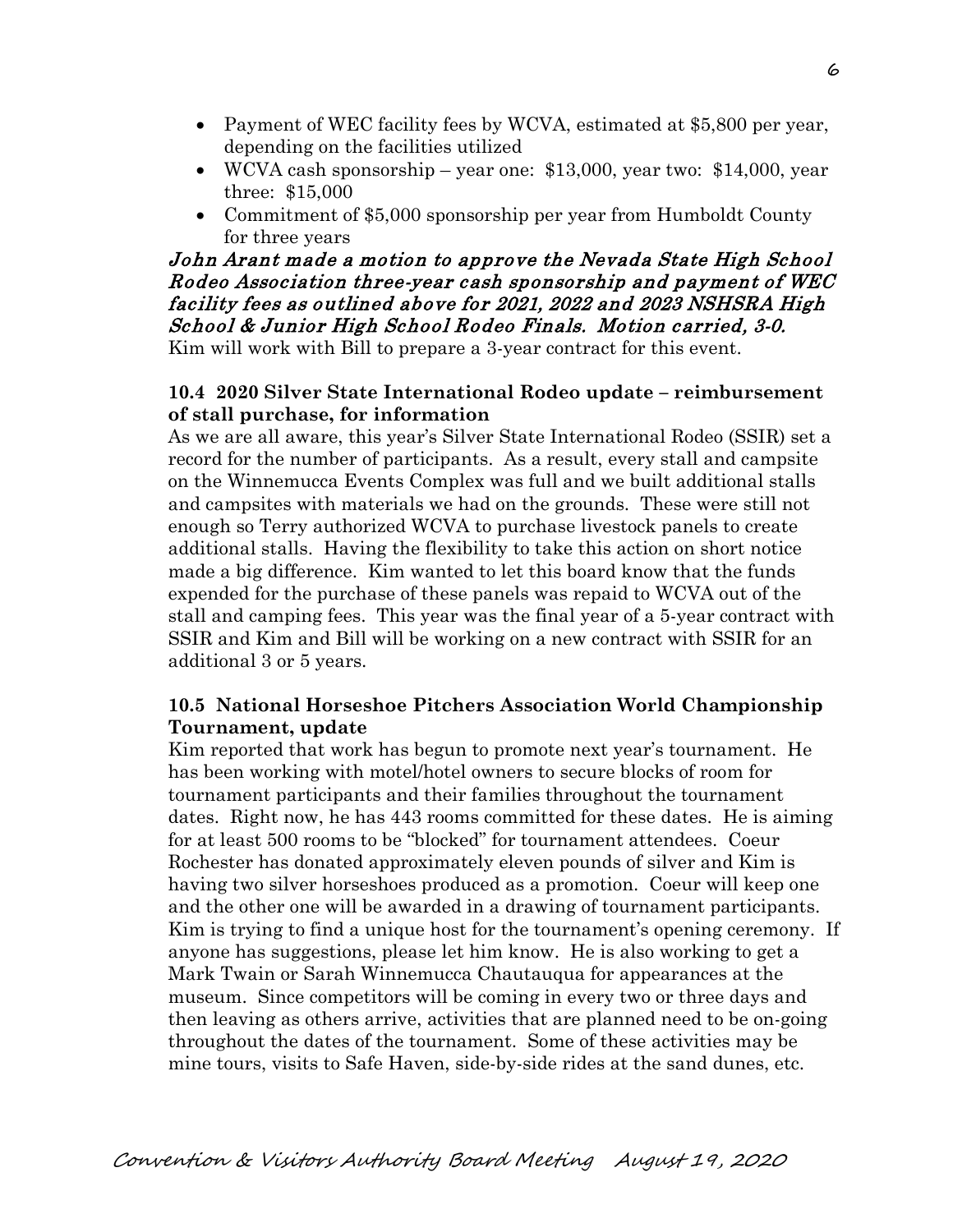#### **11. Secretary and Counsel, Monthly report, for discussion & possible Action**

 **11.1 Chamber of Commerce Report for June & July 2020, for review** This report is included in Bill's report.

### **11.2 Update on delinquencies, possible request for authorization for disclosure of confidential information of one or more licensees, for possible action**

No report.

#### **11.3 Annual city & County room tax report**

Bill and Kendall are working on this report. It will be done soon.

### **11.4 Improvement projects status reports – Melarkey Parking Lot lighting, West Hall signage project, Joe Mackie Hall chiller update, Coronavirus COVID-19 update**

Included in Bill's packet is the governor's latest directive, 030, regarding the state's efforts to stop the pandemic. Also included, was the latest "Road to Recovery", dated August 3, 2020. The board discussed our situation in Humboldt County. The numbers that the news sources report each day have remained steady but then when the staff at the state level calculate positivity rates and other calculations, they include the positive COVID cases on the reservation near McDermitt (currently 82) which puts us in a worse position as far as state restrictions go. The local health board is working on this.

### **11.5 Other Recent developments**

No report.

### **12. Board Administrator.**

### **12.1 Financial Reports, for discussion**

Room taxes are down approximately 20% from the same period last year. The investment account is doing well. The 2019/2020 audit will start soon.

#### **13. Other reports**

### **13.1 44-Hour Softball Tournament**

Jim Billingsley reported that he had gone down to the Softball Complex during the tournament and by looking at the posted bracket, there was no way that there were as many teams participating as we were told at last month's meeting by Craig and Lyle Walters. If that is the case, they should not have received the level of funding that this board provided. He also reported was that even though this board was assured that all COVID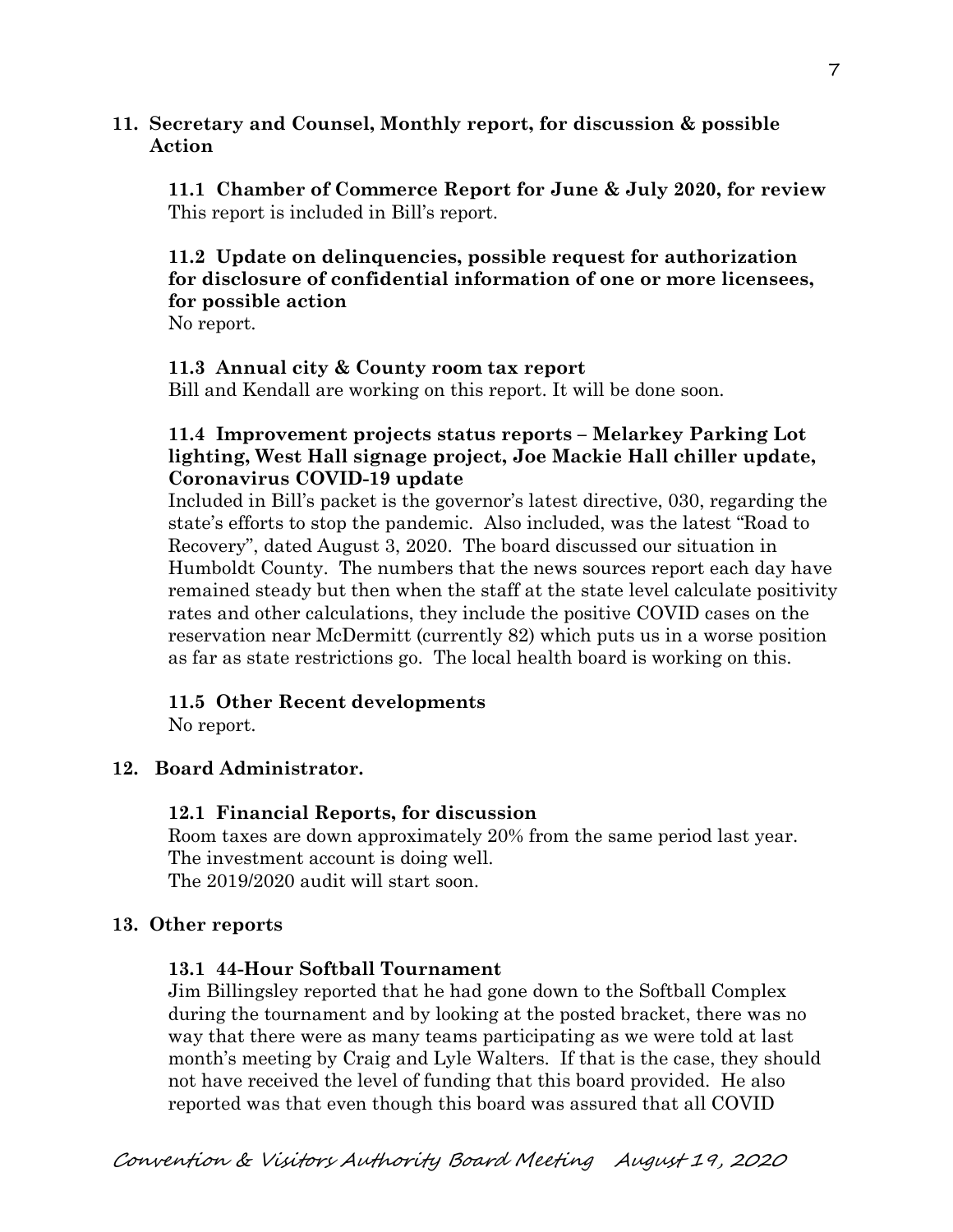protocols would be followed and enforced by tournament staff, there was no social distancing around the playing fields or concession stand, masks were not being worn by spectators or participants, the bleachers were full of spectators and camping was allowed at the complex. This last item is completely opposite of what this board was told in July. At that time, Craig Walters said there was no interest from the participants in camping at the complex. When the Walters were asked about the campers on the facility, they dropped Jim Billingsley and Terry Boyle's names as having approved the camping even though they did not. Jim also reported that there was an excessive amount of trash throughout the complex, even though a dumpster was available in the parking lot, and the restrooms were vandalized. Brian Stone reported they had only a few rooms rented to tournament team members. Rumor has it that Crain and Lyle Walters want to produce the tournament again in 2021 but this board was not sure it they want to fund an event produced by them. For two years now it has felt that there have been a lot of promises made but not very many of them have come to fruition.

### **13.2 2020 Superior Livestock Auction**

This year's auction and appreciation dinner that was held at the Event Center went off well. The Superior Livestock contingent really liked the facility and want to have their auction there again next year.

1**4. Public Comment**

None.

**15. Regular Business. Next Meeting. The Board confirmed the next regular meeting date of Wednesday, September 16, 2020, 4:00 pm.** 

### **16. Adjournment.** John Arant made a motion to adjourn this meeting. Motion carried, 3-0.

The meeting was adjourned to the next regular meeting, or to the earlier call of the Chairman or to the call of any three (3) members of the Board on three (3) working days notice.

Respectfully submitted,

Shelly Noble